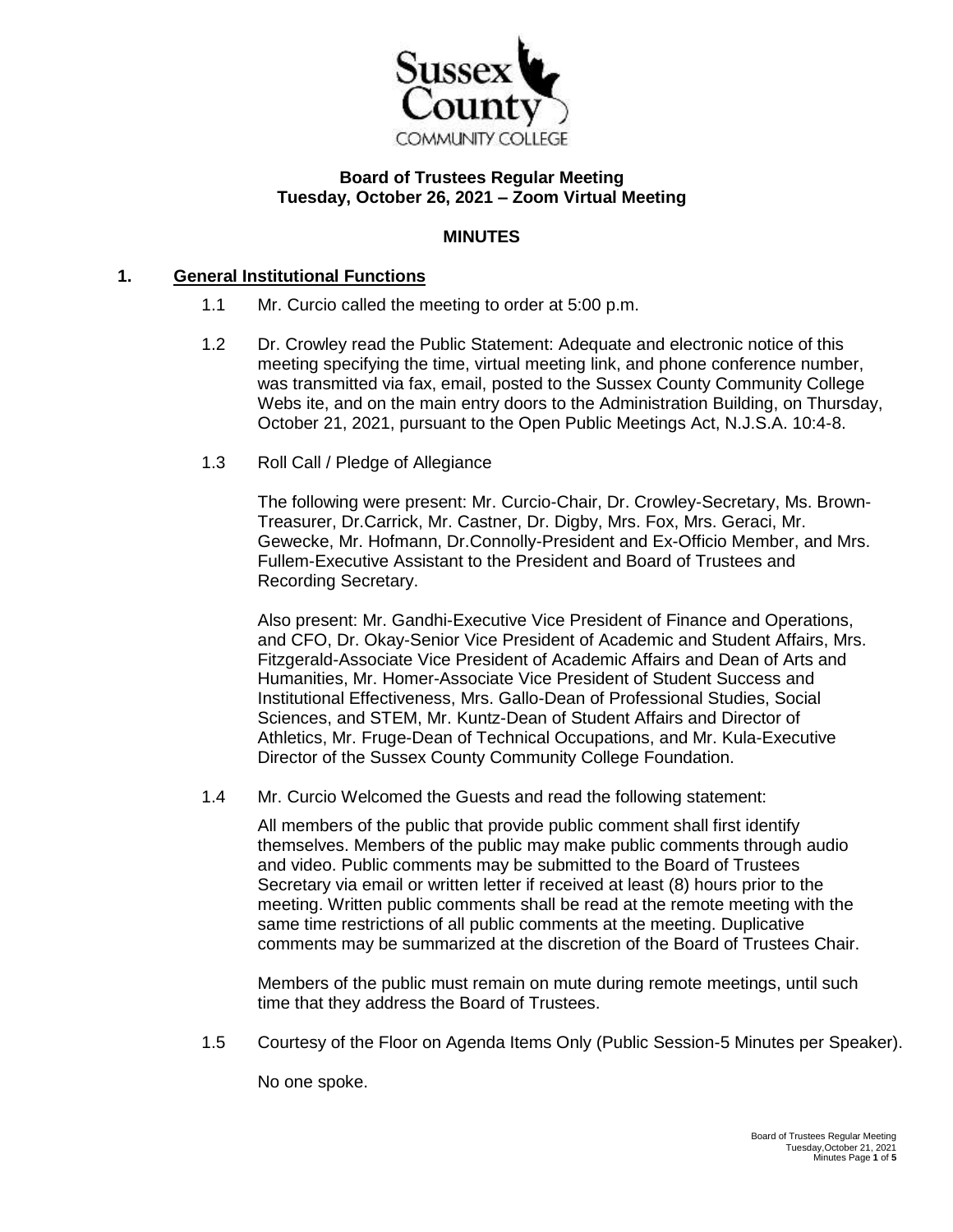#### **ACTION** 1.6 Approval/Acceptance of Minutes

1.6.1 Minutes from the Tuesday, September 28, 2021 Regular Meeting. (Resolution No. GI10262021-1)

Ms. Brown moved to approve minutes from the September 28, 2021 Regular Meeting. Mrs. Fox seconded the motion. Motion carried unanimously.

1.6.2 Minutes from the Tuesday, September 28, 2021 Executive Session. (Resolution No. GI10262021-2)

Mr. Kewecke moved to approve minutes from the September 28, 2021 Executive Session. Mr. Castner seconded the motion. Motion carried unanimously.

- 1.6.3 Acknowledgment of Receipt of Committee Meeting Minutes Tuesday, October 19, 2021. (Resolution No. GI10262021-3)
	- Personnel and Curriculum Committee
	- Audit and Policy Committee
	- Finance and Facilities Committee

Ms. Brown moved to acknowledge receipt of committee meeting minutes, as noted above, for October 1, 2021. Mr. Gewecke seconded the motion. Motion carried unanimously.

## **2. Consent Agenda – ACTION/RC**

The President recommends items 2.1-2.5 for Board approval, as brought forth after discussion and review by Board Committees:

Dr. Carrick moved to approve all items on the Consent Agenda. Dr. Crowley seconded the motion.

Roll call vote: Ms. Brown, Dr. Carrick, Mr. Castner, Dr. Crowley, Dr. Digby, Mrs. Fox, Mrs. Geraci, Mr. Gewecke, Mr. Hofmann, and Mr. Curcio voted yes. Motion carried unanimously.

- 2.1 Approval of Personnel Items
	- 2.1.1 October 2021 Personnel Actions. (Resolution No. PI10262021-1)
- 2.2 Approval of Curriculum Items None this month.
- 2.3 Approval of Policy Items

The Following Policies Were Presented for 3-Year Review:

- 2.3.1 Policy No. 101.4 Trustee Orientation (Resolution No. AP10262021-1)
- 2.3.2 Policy No. 101.5 Policy Approval (Resolution No. AP10262021-2)
- 2.4 Approval of Finance Items
	- 2.4.1 September 2021 Purchases Over \$10k Report. (Resolution No. BFF10212021-1)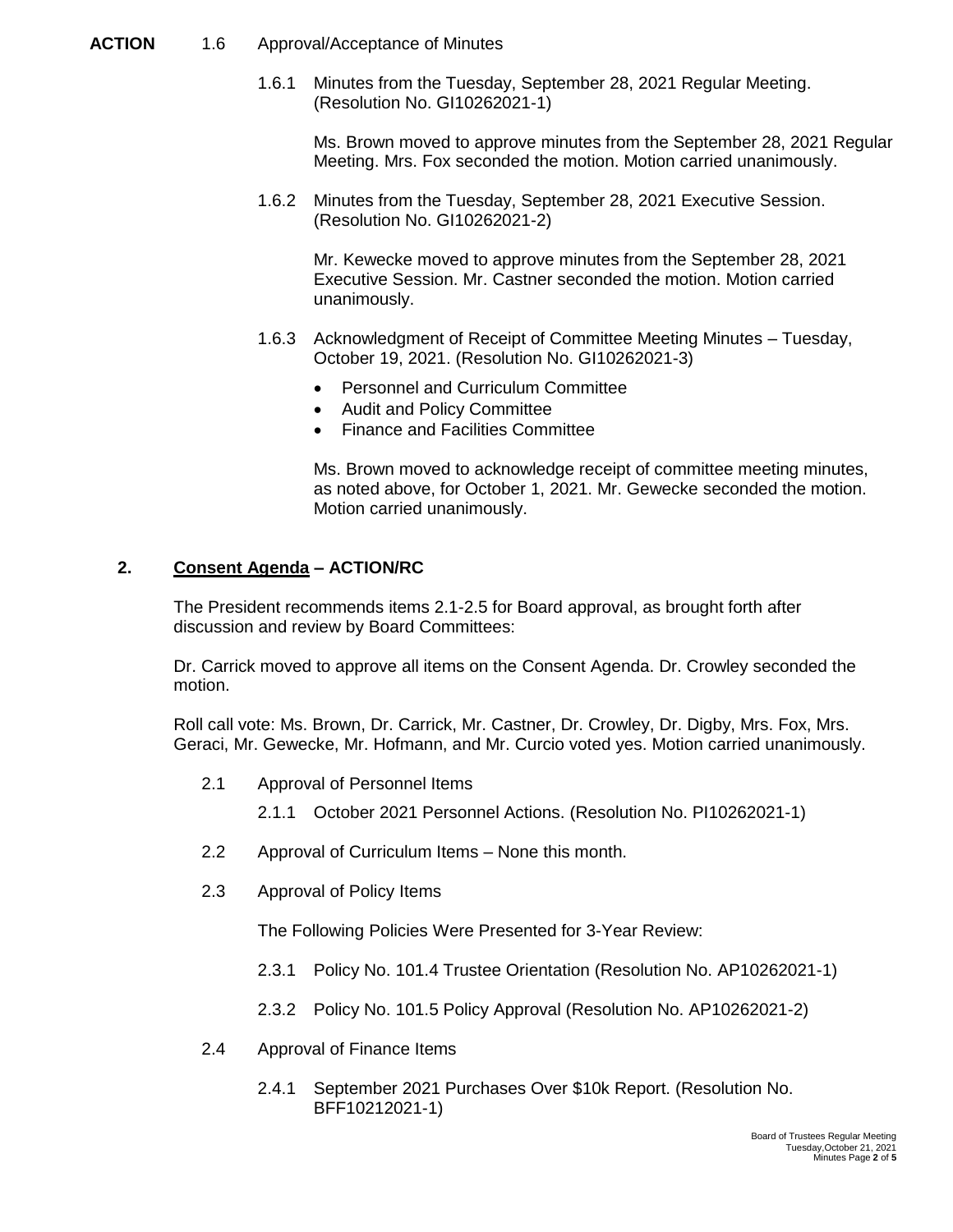- 2.4.2 Ethernet Switches Four Juniper core network switches to replace hardware that are reaching the end of manufacturer support. Purchase through Sourcewell National Cooperative Contract for \$70,165.28. Chapter 12 funded. (Resolution No. 10262021-2)
- 2.4.2 Barracuda Archiver Barracuda email archiving hardware with one-year licensing and cloud storage. Purchase through CDW-G for \$21,909.91. (Resolution No. 10262021-3) Funded as follows:

\$15,318.19 (Hardware and service agreement) Chapter 12 \$6,591.72 (License and Cloud Storage) Operating Expense

- 2.5 Approval of Facilities Items
	- 2.5.1 Town of Newton Water & Sewer Utility Connection Fees (Resolution No. BFF10262021-4). Amounts as follows:

| MTEC.                  | \$101,129.00 |
|------------------------|--------------|
| Horton/Bldg R          | \$50,111.00  |
| <b>Bldg E Addition</b> | \$ 84,056.05 |

Procurement Method: Bid Exemption – Contract with Government Entity.

## **3**. **Finance – ACTION/RC**

3.1 Recommendation: Acknowledgement of Receipt and Review of Financial Statements – September 30, 2021 Three Months YTD FYE June 30, 2022. (Resolution No. GI10262021-4)

Mr. Gandhi presented the financial statements, as noted above, including: Credit Hours, Income Statement, Major Revenue Variances to Budget and LYR, Revenue, Expenses, Major Expense Variances to Budget and LYR, and Operating Statement.

Mrs. Fox moved to acknowledge receipt and review of Financial Statements – September 30, 2021 Three Months YTD FYE June 30, 2022. Dr. Crowley seconded the motion.

Roll call vote: Ms. Brown, Dr. Carrick, Mr. Castner, Dr. Crowley, Dr. Digby, Mrs. Fox, Mrs. Geraci, Mr. Gewecke, Mr. Hofmann, and Mr. Curcio voted yes. Motion carried unanimously.

## **4. Reports**

4.1 The Correspondence File was received, reviewed, and filed.

## **5. Presentations** – None This Month

**6. Courtesy of the Floor on General Matters** (Public Session-5 Minutes per Speaker)

No one spoke.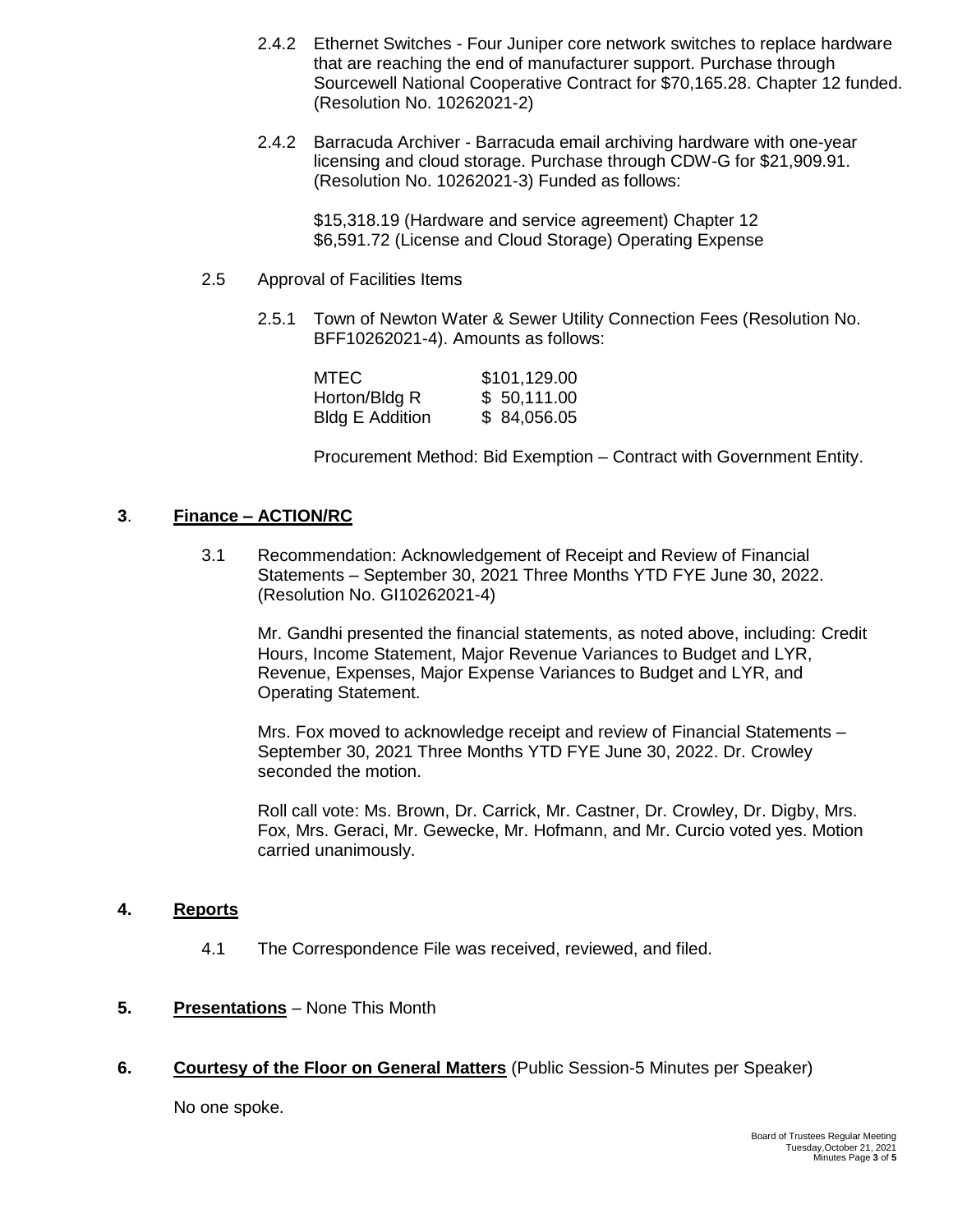## **7. Other Business**

#### **Discussion / Reports / Announcements:**

7.1 Report of the Nominating Committee.

Dr. Carrick, Chair of the Nominating Committee, thanked the committee members Mrs. Fox, Dr. Digby, and Mr. Hofmann. She then put forth the following slate of officers for vote at the November 2021 Reorganization Meeting:

Board Chair-Dr. Morgus Board Vice Chair-Dr. Crowley Board Secretary-Mr. Gewecke Board Treasurer-Ms. Brown

Mr. Curcio thanked the trustees who served on the Nominating Committee.

7.2 Trustee Activity Update

Mrs. Fox provided an update regarding Trustee activity including national and regional information about student loans, enrollment, career programs, and adult learning. She also updated the Board about the SCCC Foundation activity, and the new state-wide New Trustee training mandate. A copy of her report is on file in the Office of the Board of Trustees.

- 7.3 Alumni Trustee Report None this month.
- 7.4 President's Report—A copy of the President's Report is on file in the Office of the President.
- 7.5 Chair's Comments

Mr. Curcio introduced new Trustee Mr. John Santillo, whose first meeting will be in November.

Mr. Curcio noted that this is Mrs. Geraci's last meeting. He thanked her for her service to the Board and to the College, and read aloud a Resolution from the SCCC Trustees and President. A copy of the Resolution is on file in the Office of the Board of Trustees.

Mr. Curcio noted that this will be his last meeting as Chair of the Board, and that he is honored to have served in the capacity, along with the esteemed Trustees with which he served during his years on the Board and as Board Chair.

- 7.6 Reminder-The SCCC Foundation's Funding Their Future is taking place Thursday, November 18, 2021, 5:30 – 8:30 p.m., at Perona Farms and virtually.
- 7.7 Reminder-The Annual Board of Trustees Reorganization Meeting will take place Tuesday, November 23, 2021, at 4:30 p.m. Location TBD.
- 7.8 Reminder-The Next Meeting of the Board of Trustees Will Take Place Tuesday, November 23, 2021 at 5:00 p.m. Location TBD.